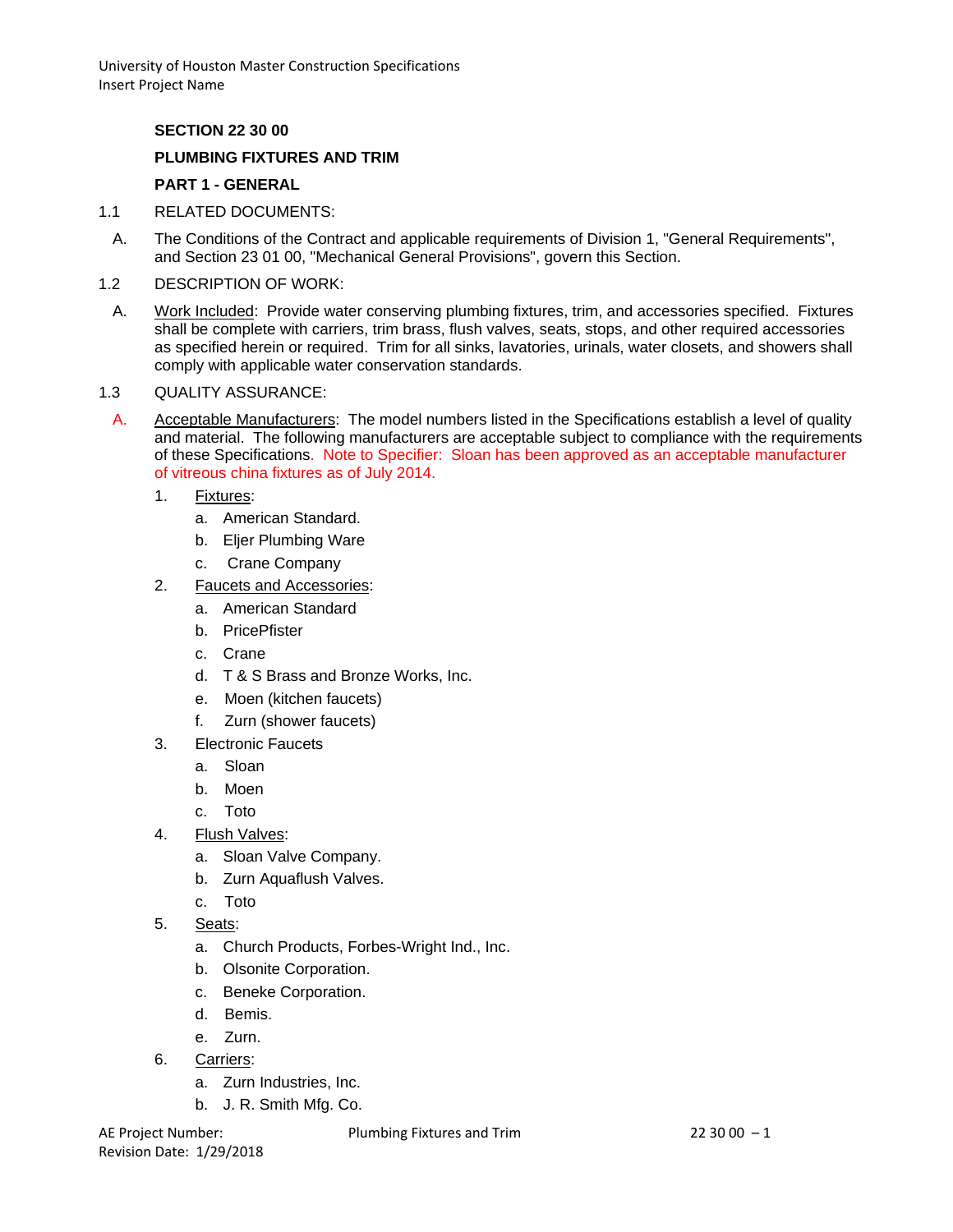- c. Wade Div./Tyler Pipe.
- d. Mifab.
- 7. Drinking Fountains:
	- a. Elkay Mfg. Company.
	- b. Sunroc.
	- c. Oasis Water Coolers
- 8. Stainless Steel Sinks:
	- a. Moen.
- 9. Emergency Showers:
	- a. Halsey Taylor Div. Household Int. Co.
	- b. Bradley.
- 10. Hose Bibbs:
	- a. Chicago Faucet Company.
	- b. Woodford.
	- c. Zurn Industries, Inc.
- 11. Trim (Traps, Supplies, Stops, Etc.):
	- a. American Standard.
	- b. Eljer Plumbing Ware.
	- c. Kohler Company.
	- d. McGuire.
	- e. Zurn.
- 12. Residential Showerheads
	- a. Airjet FM chrome (281-859-9888)
- 1.4 SUBMITTALS:
- A. Shop drawing submittals shall include, but not be limited to, the following:
	- 1. Fixture, brass, trim, closet seat, flush valve, water cooler and carrier cut sheets showing all features, finishes and options.
	- 2. Additional items as required in Section 23 01 00.
- 1.5 PRODUCT DELIVERY, STORAGE AND HANDLING:
- A. Deliver plumbing fixtures and trim in factory-fabricated water resistant wrapping.
- B. Handle plumbing fixtures and trim carefully to avoid damage to material component, enclosure and finish.
- C. Store plumbing fixtures in a clean, dry space and protect from the weather.

### **PART 2 - PRODUCTS**

### **[EDIT TO SUIT PROJECT]**

- 2.1 MATERIALS
	- A. Material or equipment containing a weighted average of greater than 0.25 percent lead shall not be used in any potable water system intended for human consumption, and shall be certified in accordance with NSF/ANSI 61, 01-01-14:

 $22,40,00 - 3,$  or NSF 372.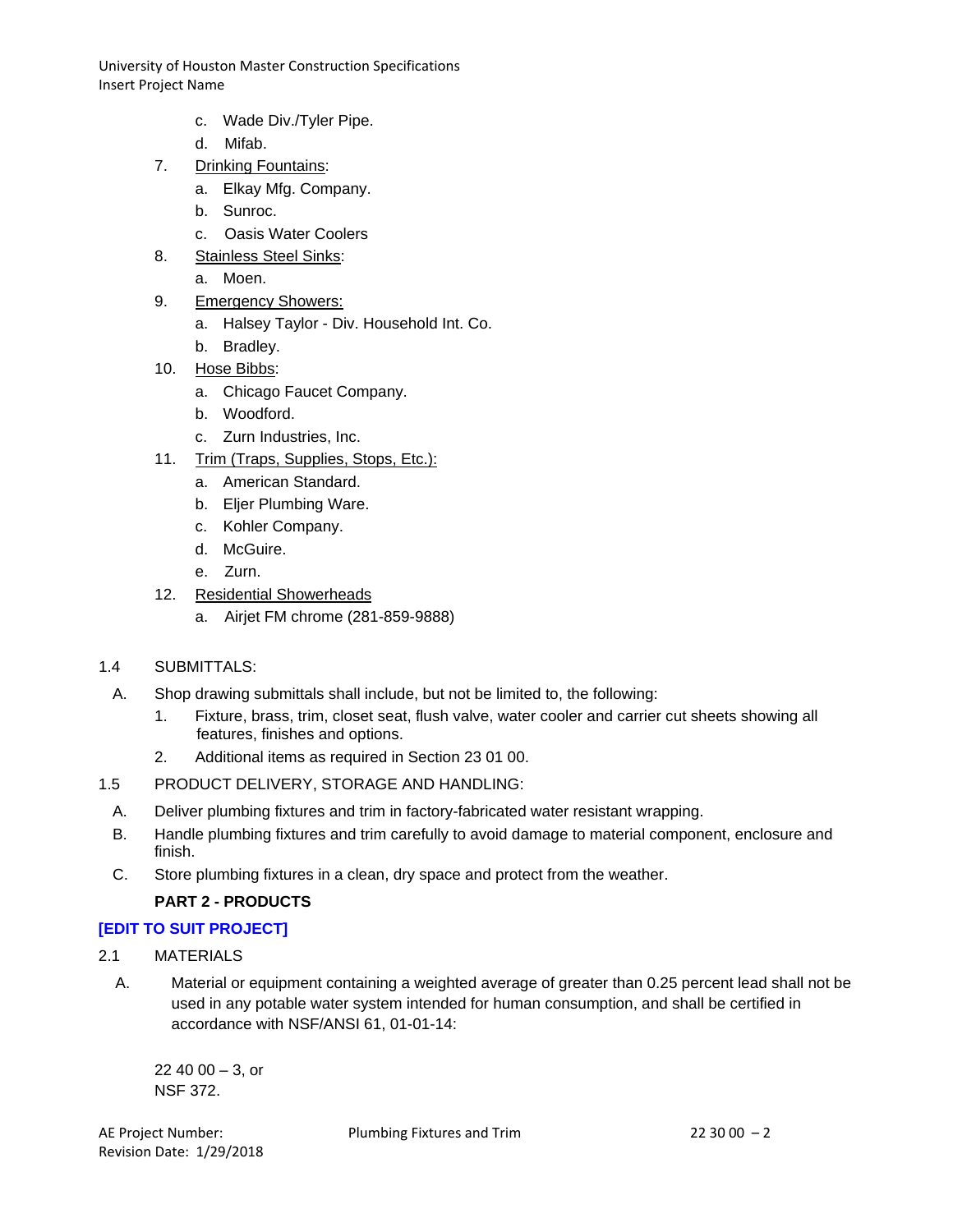Endpoint devices used to dispense water for drinking must meet the requirements of NSF/ANSI 61, Section 9.

- 2.2 WATER CLOSETS
	- A. Water Closet (WC- ): Wall hung flush valve, standard height, white vitreous china, elongated bowl, siphon jet, 1-1/2" top spud, **[polished] [brushed]** chrome Sloan Royal **[110-F-3 (11-1/2" rough-in)] [114-F-3 (24" rough-in)]** flush valve, Church [9500NSSC] [9400-KNSSC] white open front anatomical seat with self-sustaining and concealed check hinges.
		- 1. Eljer No. 111-1405 "Auburn Watersaver".
		- 2. American Standard No. 2477.016 "Afwall".
		- 3. Crane:
	- B. Water Closet WC- ): Wall hung flush valve, standard height, white vitreous china, elongated bowl, siphon jet, 1-1/2" top spud, 1.6 gallon flush, **[polished] [brushed]** chrome Sloan Royal **[111 (11/-1/2" rough-in)] [115-1.5 (24" rough-in)]** flush valve, Church 9500NSSC white open front anatomical seat with self-sustaining and concealed check hinges.
		- 1. Eljer No. 111-1505 "Auburn Watersaver".
		- 2. American Standard No. 2257.103 "Afwall EL 1.6".
		- 3. Crane
	- C. Water Closet (WC- ): Wall hung, flush valve, handicapped mounting height, white vitreous china, elongated bowl, siphon jet, 1-1/2" top spud, **[polished] [brushed]** chrome Sloan Royal 110-F-3 (11-1/2" rough-in) flush valve, Church [9400-KNSSC] [9500NSSC] white open front anatomical seat with self-sustaining and concealed check hinges.
		- 1. Eljer No. 111-1405 "Auburn Watersaver".
		- 2. American Standard No. 2477.016 "Afwall".
		- 3. Crane:
	- D. Water Closet WC- ): Wall hung, flush valve, handicapped mounting height, white vitreous china, elongated bowl, siphon jet, 1-1/2" top spud, 1.6 gallon flush, **[polished] [brushed]** chrome Sloan Royal 111 (11-1/2" rough-in) flush valve, Church 9400-KNSSC white open front anatomical seat with self-sustaining and concealed check hinges.
		- 1. Eljer No. 111-1505 "Auburn Watersaver".
		- 2. American Standard No. 2257.103 "Afwall EL 1.6".
		- 3. Crane
	- E. Water Closet (WC- ): Floor mounted flush valve, standard height, white vitreous china, elongated bowl, siphon jet, 1-1/2" top spud, **[polished] [brushed]** chrome Sloan Royal **[110-F-3 (11-1/2" rough-in)] [114-F-3 (24" rough-in)]** flush-valve, Church [9500NSSC] [9400-KNSSC] white open front anatomical seat with self-sustaining and concealed check hinges.
		- 1. Eljer No. 111-1115 "Sanus Watersaver".
		- 2. American Standard No. 2221.018 "Madera".
		- 3. Crane
	- F. Water Closet (WC- ): Floor mounted flush valve, handicapped height, white vitreous china, elongated bowl, siphon jet, 1-1/2" top spud, **[polished] [brushed]** chrome Sloan Royal 110-F-3 (11-1/2" rough-in) flush valve, Church [9400-KNSSC] [9500NSSC] white open front anatomical seat with self-sustaining and concealed check hinges.
		- 1. Eljer No. 111-1245 "Hi-san Watersaver".
		- 2. American Standard No. 9468.018 "Elongated Cadet Watersaver".
		- 3. Crane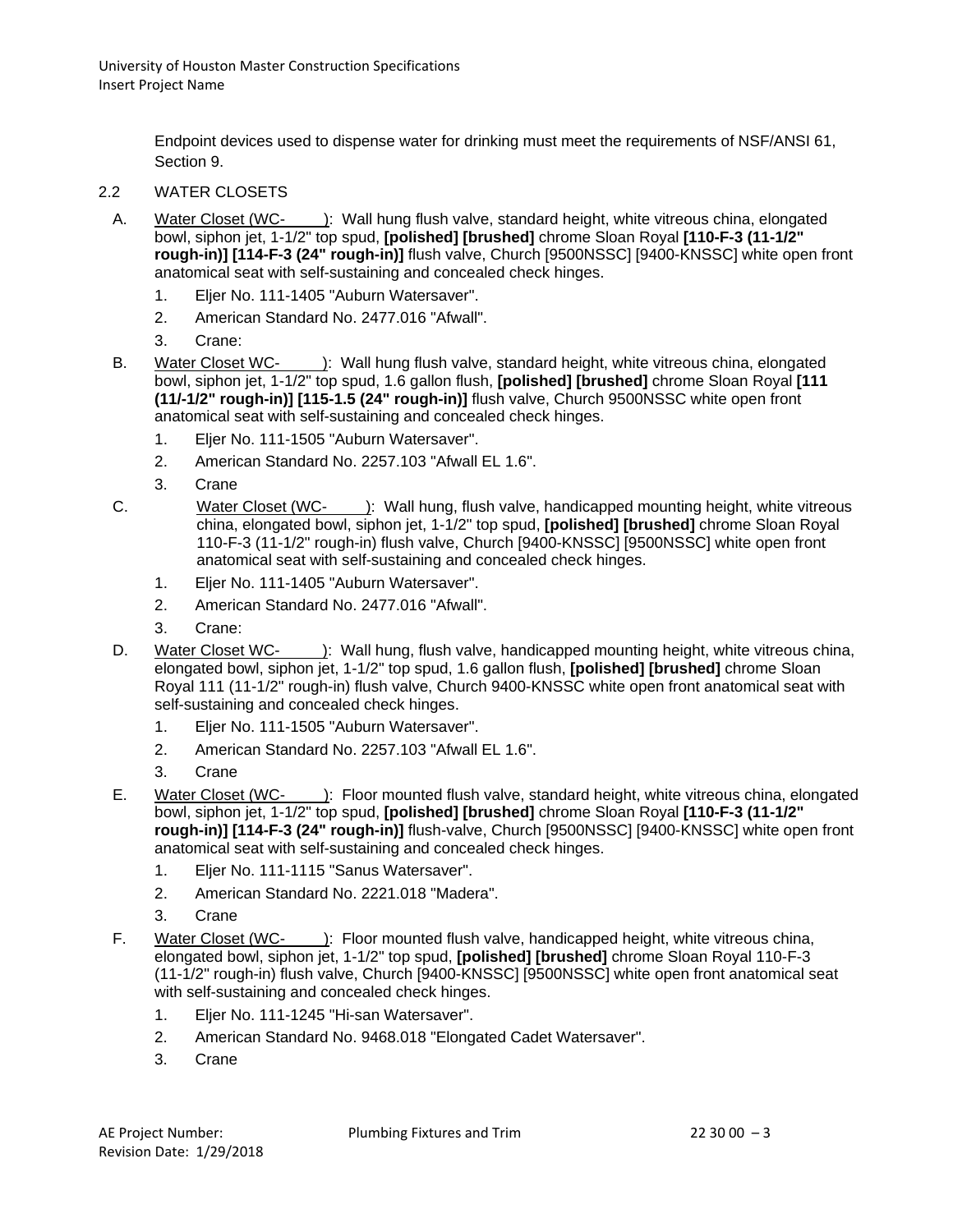- G. Water Closet (WC- ): Floor mounted, one piece, white vitreous china toilet, elongated siphon vortex action bowl. Solid plastic contour styled closed front seat with cover, **[polished] [brushed]** chrome 1/2" stop and supply and **[polished] [brushed]** chrome actuator button.
	- 1. Eljer No. 081-1580 "Windsor".
	- 2. American Standard No. 2009.017 "Roma".
	- 3. Crane:
- 2.3 URINALS:
	- A. Urinal (U ): Texas ADA and ANSI A117.1 complying, wall hung flush valve, extended front, white vitreous china siphon jet, 1-1/4" top spud, 1 gallon flush, with integral flushing rim, integral trap and **[polished] [brushed]** chrome Sloan Royal 186-1-F flush valve.
		- 1. Eljer No. 161-1190 "Bedfordshire".
		- 2. American Standard No. 6541-132 "Allbrook 1.0".
		- 3. Crane
	- B. Urinal (U- ): Wall hung flush valve, white vitreous china, blowout, 1-1/4" top spud, **[polished] [brushed]** chrome Sloan Royal 180-F flush valve.
		- 1. Eljer No. 161-1100 "Terminal",
		- 2. American Standard No. 6570.014 "Jetbrook".
		- 3. Crane:
	- C. Urinal (U- ): Wall hung flush valve, white vitreous china blowout, 1-1/4" top spud, **[polished] [brushed]** chrome Sloan Royal 180-F flush valve.
		- 1. Eljer No. 161-1060 "Correcto".
		- 2. American Standard No. 6531.019 "Lynbrook".
		- 3. Crane
	- D. Urinal (U- ): Wall hung flush valve, extended front, white vitreous china siphon jet, 1-1/4" top spud, with integral flushing rim, integral trap and **[polished] [brushed]** chrome Sloan Royal 180-1.5-F flush valve.
		- 1. Eljer No. 161-1160 "Dover".
		- 2. American Standard No. 6540.017 "Allbrook".
		- 3. Crane
- 2.4 LAVATORIES:
	- A. Lavatory (L- ): Undercounter mounted, white vitreous china fixture, support clips for under counter mounting, American Standard No. 0470.039 "Ovalyn",8" centerset **brushed** chrome faucet with **4" wrist blade** handles, 2 gpm flow restrictor, **[polished] [brushed]** chrome grid strainer drain/tailpiece assembly, stops and trap.
		- 1. Eljer No. 051-3390 "Barrow".
		- 2. Kohler No. K-2210 19" x 15" "Caxton".
	- B. Lavatory (L- ): White vitreous china lavatory, front overflow, concealed arms American Standard No. 0194.076 "Roxalyn", 8" centerset **[polished] [brushed]** chrome faucet, with **4" wrist blade** handles, 2 gpm flow restrictor, **[polished] [brushed]** chrome grid strainer drain/ tailpiece assembly, stops and trap. **[Refer to Architectural Drawings for chrome wall spacers.]**
		- 1. Eljer No. 051-2548 "Mayburne".
		- 2. Kohler No. K-2053 "Jamestown".
	- C. Lavatory (L- ): Countermounted, white enameled cast iron fixture, self-rimming, American Standard No. 3302.015 "Oval Horizon", 8" centerset **brushed** chrome faucet with **4" wrist blade** handles, 2 gpm flow restrictor, **[polished] [brushed]** chrome grid strainer drain/tailpiece assembly, stop and trap.
		- 1. Eljer No. 052-0278 "Edwin".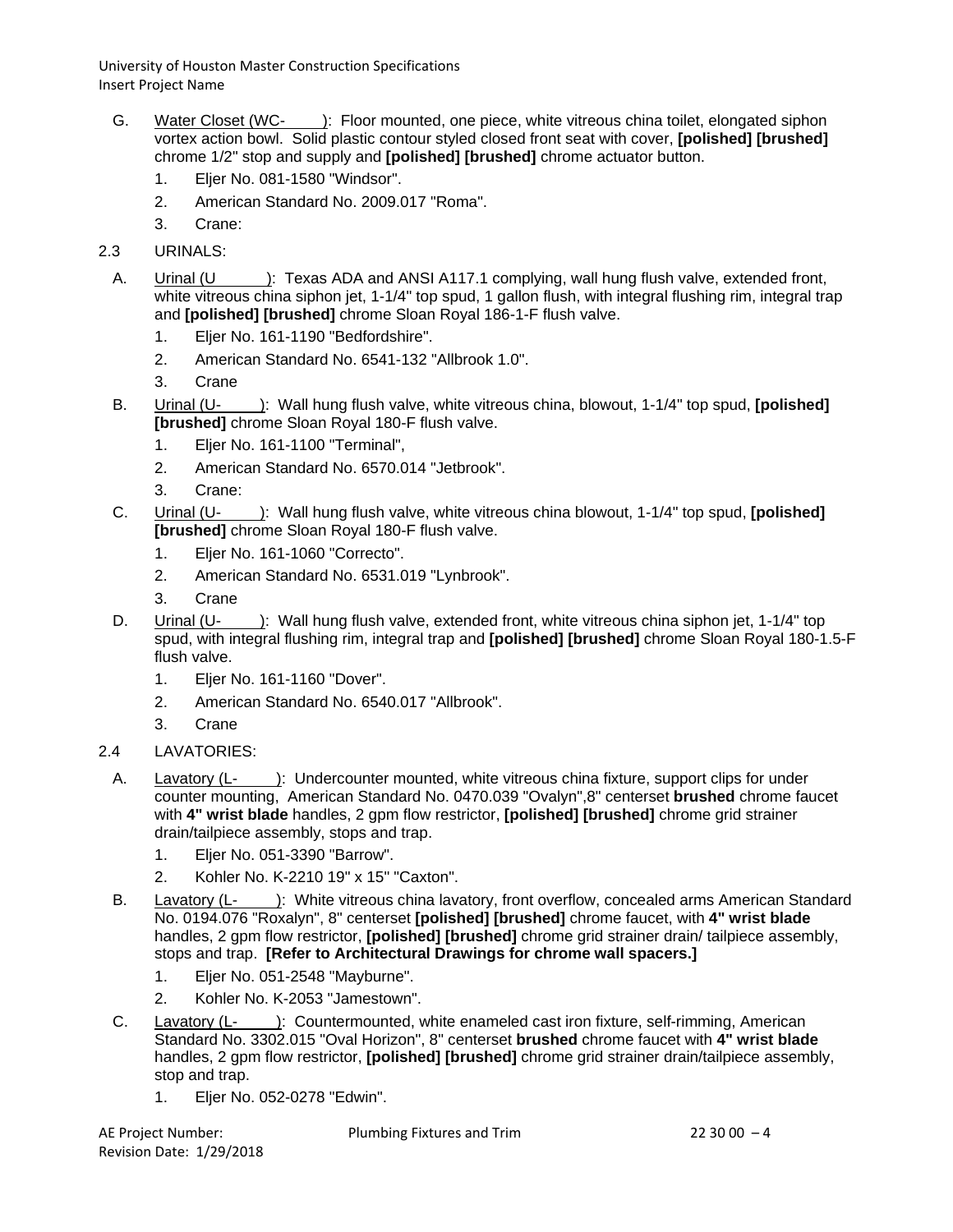- 2. Kohler No. K-2905 "Farmington".
- D. Lavatory (L- ): Refer to Architectural specifications for lavatory top and bowl. 8" centerset **brushed** chrome faucet with 4" wrist blade handles, 2 gpm flow restrictor, **[polished] [brushed]** chrome grid strainer drain/wheelchair offset drain assembly, stops and trap.
- E. Lavatory (L- ): Refer to Architectural specifications for lavatory top and bowl. 8" centerset **brushed** chrome faucet, with wrist blade handles, **[polished] [brushed]** chrome pop-up drain/wheelchair offset assembly, stops and trap.

## 2.5 SINKS:

- A. Coffee Bar Sink (SK- ): 15" x 15" nominal size, Type 302 stainless steel, 18 gauge, brush finish bowl; chrome gooseneck faucet, **[polished] [brushed]** chrome crumb cup strainer drain/tail piece, stops and trap.
- B. Single Compartment Sink (SK- ): 19" x 18" overall 18 gauge stainless steel self-rimming sink, 7-1/2" deep, sound dampened brush finish bowl. **Brushed** chrome 8" centerset faucet with swivel goose-neck spout, 4" wrist blade handles, 2 gpm flow restrictor, Elkay LK-99 **[polished] [brushed]** stainless steel grid strainer, drain/tailpiece, stops and trap.
- C. Two-Compartment Sink (SK- ): 29" x 18" overall, 18 gauge stainless steel self-rimming sink, 7-1/2" deep bowls, sound deadened and with satin finish, **Brushed** chrome 8" centerset faucet with swivel gooseneck spout, 4" wrist blade handles, 2 gpm flow restrictor, Elkay LK-99 **[polished] [brushed]** stainless steel grid strainer, drain/tailpiece, stops and traps.
- 2.6 ELECTRIC DRINKING FOUNTAINS:
- A. Electric Drinking Fountain (EDF- ): Fully recessed, all stainless steel with capacity to furnish 8 gph of 50°F of water at 90°F ambient temperature using 1/5 hp, 120 volt, 1 phase, 60 Hz motor, with mounting frame.
	- 1. Elkay No. EFRC-8.
- B. Electric Drinking Fountain Cooler (EDF- ): Wall hung, surface mounted, all stainless steel, capacity to furnish 8 gpm of 50°F water at 90°F ambient temperature using 1/5 hp, 120 volt, 1 phase, 60 Hz motor.
	- 1. Elkay No. ESWA-8-S All stainless steel.
- C. Electric Drinking Fountain (EDF- ): Surface mounted, all stainless steel with capacity to furnish 8 gph of 50°F water at 90°F ambient temperature using 1/5 hp, 120 volt, 1 phase, 60 Hz motor.
	- 1. Elkay No. EWCA-8-S.
- D. Electric Drinking Fountain (EDF- ): Wall-hung, semi-recessed, barrier-free dual height round bowl cooler, all stainless steel with concealed trap and stop and integral chilling system capacity to furnish 8 gph of 50°F water at 90°F ambient temperature using a 1/5 hp, 120 volt, 1 phase, 60 Hz motor.
	- 1. Elkay No. ERPBM28K.
- 2.7 DRINKING FOUNTAINS:
	- A. Drinking Fountain (DF- ): Wall hung, semi-recessed, all stainless steel, barrier-free dual height round bowl type with stop and trap.
		- 1. Elkay No. EDFP-117-C (Basis of Design)
		- 2. Sunroc
		- 3. Oasis

### 2.8 DRINKING WATER CHILLER UNIT:

A. Drinking Water Chiller Unit (DWCU- ): Packaged drinking water chiller with integral **[6] [30]** gallon storage tank and recirculating pump. Condensing unit shall be air cooled hermetic with dehydrator, adjustable thermostat and manual starter. Cooling tank shall be welded stainless steel with internal copper evaporator coil. Recirculating pump shall be bronze fitted and provided with an internal bypass valve Unit shall produce **[15] [35]** gph of 50°F water using a **[one half] [one]** horsepower compressor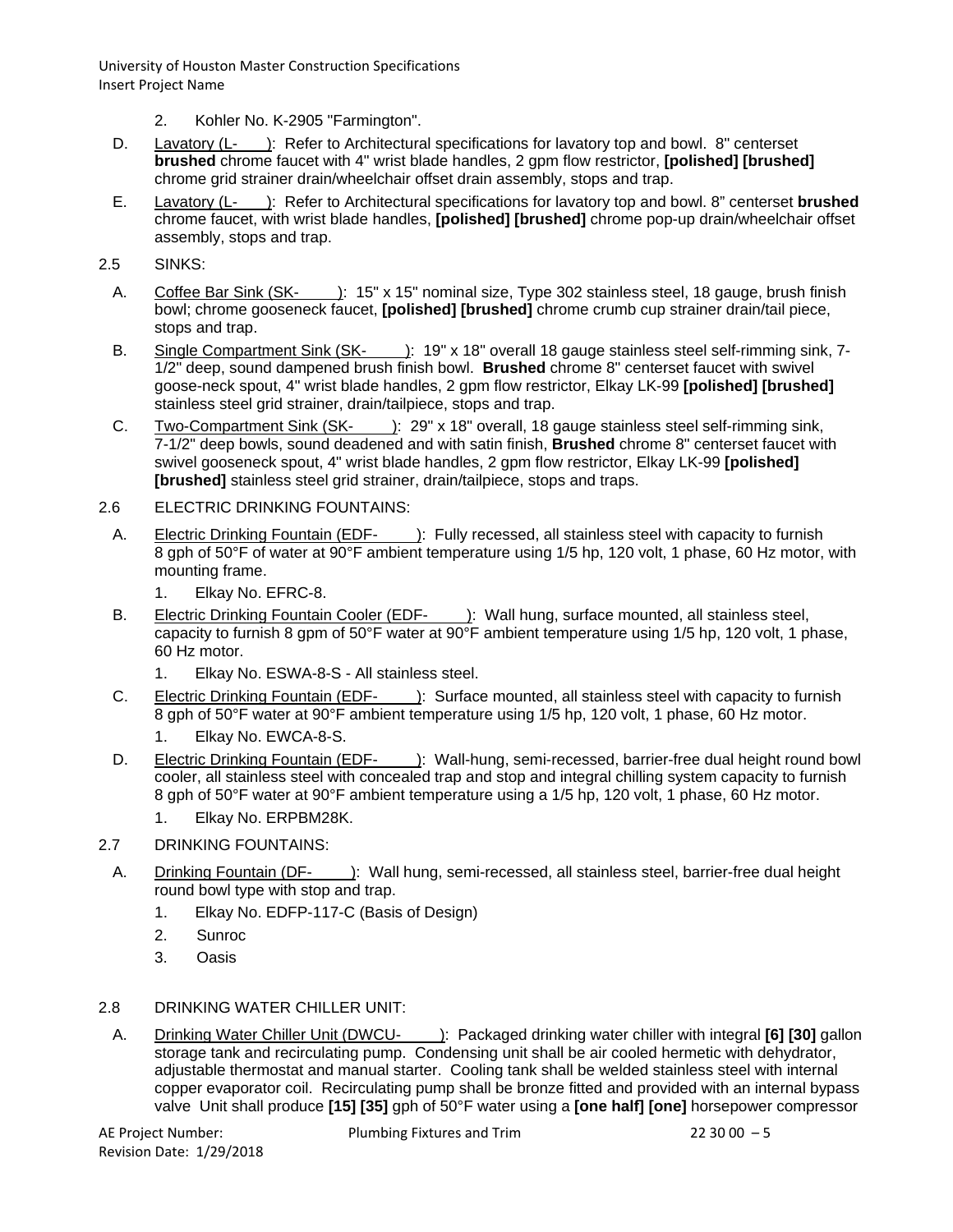> and a **[1/25] [1/3]** hp recirculating pump with a single 120 volt, 60 Hz, 1-phase, **[20] [40]** ampere power feed. **[The unit shall include a factory-wired 7-day dial electronic time switch to control hours of operation.]** The complete unit shall be factory-assembled in a painted steel cabinet with angle iron frame, suitable for wall mounting. Filtrine Model **[M-6-BWPA] [M-30-BWP]** or approved equal.

- 2.9 SERVICE SINKS:
- A. Service Sink (SS- ): Stern-Williams No. SB 300 Series, "Serviceptor" 36" x 24" x 12" mop service basin with stainless steel cap, tiling flanges as required, 12" high, 20 gauge, Type 304 stainless steel splash guard on all adjacent wall surfaces, and a cast brass drain with nickel bronze strainer cast integral for 3" pipe connection. Speakman No. SC-5811-RCP, chrome-plated combination service sink faucet with vacuum breaker, 3/4" hose thread spout, four arm handles, wall brace, pail hook, rigid spout and integral stops. Provide 12" high, 20 gauge type 304 stainless steel splash guards on all walls adiacent to the service sink. Provide and install internal wall supports in accordance with the Architects requirements for the wall brace attachment. **[Provide Model T-35 36" hose with 3/4" chrome hose connections and stainless steel wall bracket and Model T-40 24" long stainless steel mop hanger with three spring loaded grips.]**
- B. Service Sink (SS- ): Stern-Williams No. SB 900 Series, "Serviceptor" 24" x 24" x 12" mop service basin with stainless steel cap, tiling flanges as required, 12" high, 20 gauge, Type 304 stainless steel splash guard on all adjacent walls, and a cast brass drain with nickel bronze strainer cast integral for 3" pipe connection. Speakman No. SC-5811-RCP, chrome-plated combination service sink faucet with vacuum breaker, 3/4" hose thread spout, four arm handles, wall brace, pail hook, rigid spout and integral stops. Provide 12" high, 20 gauge type 304 stainless steel splash guards on all walls adjacent to the service sink. Provide and install internal wall supports in accordance with the Architects requirements for the wall brace attachment. **[Provide Model T-35 36" hose with 3/4" chrome hose connections and stainless steel wall bracket and Model T-40 24" long stainless steel mop hanger with three spring loaded grips.]**
- C. Mop Sink (MS- ): American Standard #7740.020 Florwell or approved equal service sink with 3" outlet, acid resistant, enameled cast iron. Removable vinyl-coated rim guard #7745.011. American Standard No. 8344.111 faucet with top brace stops with vacuum breaker, brass 4-arm handles, 3/4" hose outlet and chrome finish. Provide 12" high, 20 gauge type 30ø stainless steel splash guards on all walls adjacent to the service sink. Provide and install internal wall supports in accordance with the Architects requirements for the wall brace attachment.
- D. Janitor Sink (JS- ): Fiat precast terrazzo basin Model TSBC-6010 with tiling flange and stainless steel caps, No. 1453-BB 3" 16 gauge drain Type 302 stainless steel flat strainer, E-77-AA rigid vinyl bumper guard, Speakman SC-5811-USA chrome-plated combination service sink faucet with bucket hook and wall brace, check stops, vacuum breaker and hose-end spout. Provide and install internal wall supports in accordance with the Architects requirements for the wall brace attachment. Provide and install internal wall supports in accordance with the Architects requirements for the wall brace attachment.
- 2.10 HOSE BIBS AND WALL HYDRANTS:
	- A. Hose Bibb, (HB- ) Interior: Chrome-plated surface wall hydrant with hardened stainless steel interior parts, chrome-plated vacuum breaker and loose operating key. Hydrant shall be Woodford No. 24 or an approved equal.
	- B. Hose Bibb, (HB- ) Interior or Moderate Climate Exterior: Enclosed flush wall hydrant with hardened stainless steel interior parts, brass chrome plated box face and hinged cover with operating key lock and operating key. Hydrant shall be Woodford No. **B74 Series with vacuum breaker** or an approved equal.
	- C. Hose Bibb, (HB- ) Exterior Wall, Nonfreeze: Enclosed flush, anti-contamination wall hydrant with vacuum breaker, hardened stainless steel interior parts, brass chrome plated box face and hinged cover with operating key lock, operating key and non-freeze valve. Hydrant shall be Woodford No. **B65 Series with vacuum breaker** or an approved equal.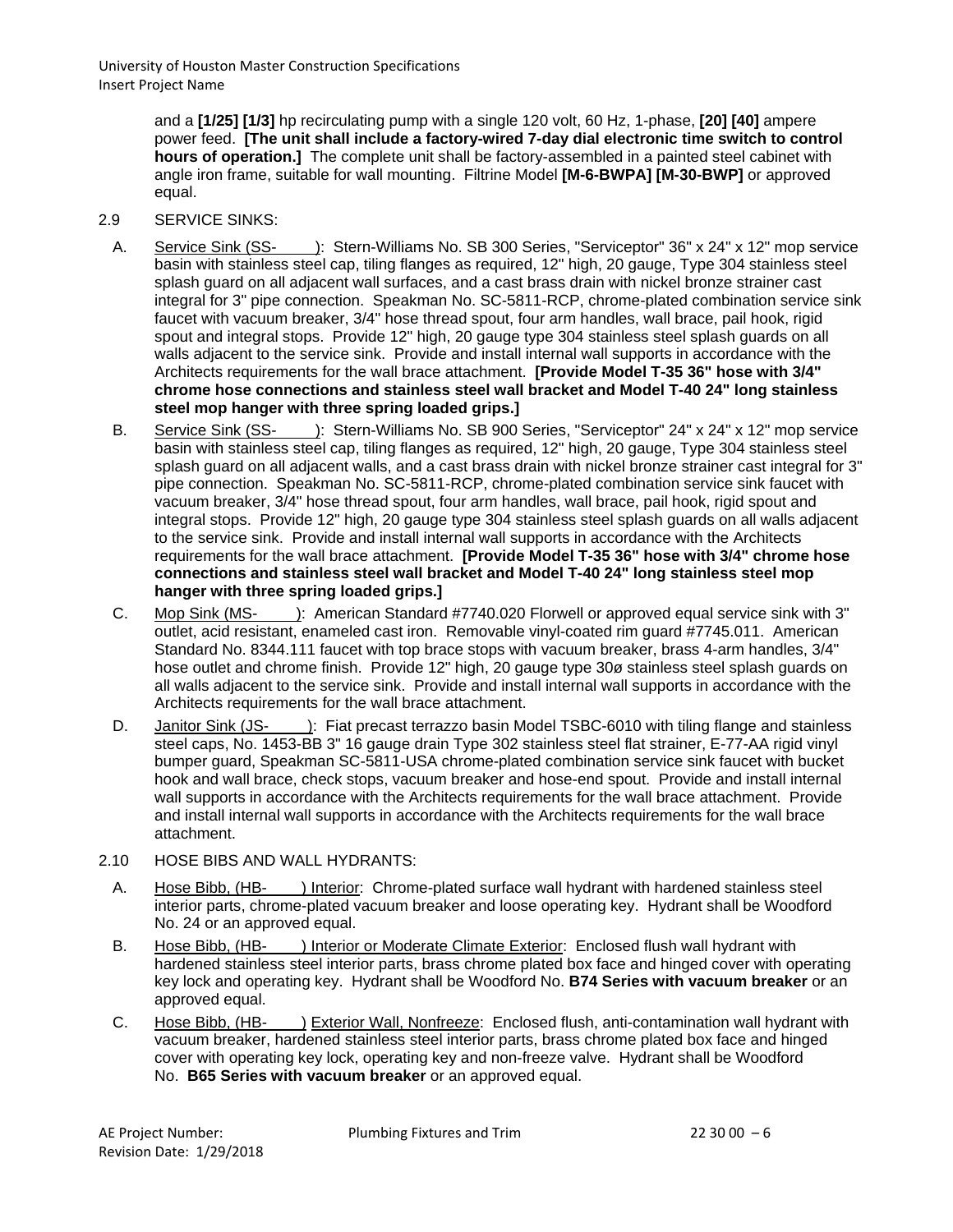- D. Hose Bibb, (HB- ) Exterior Floor or Grade, Nonfreeze: Enclosed flush grade or floor hydrant with hardened stainless steel interior parts, 2'bury depth, non-freeze valve, and chrome plated brass box face and hinged cover, operating key lock and operating key. Hydrant shall be Woodford No **Y95 with vacuum breaker** or an approved equal.
- E. Hose Bibb (HB- ) Hot and Cold Water Mixer: Automatic draining freeze-less wall hydrant with vacuum breaker backflow preventer enclosed in a chrome plated brass wall box with hardener stainless steel interior parts, operating key lock and operating key. Hydrant shall be Woodford No. HCB65 or an approved equal.
- 2.11 SHOWERS:
- A. Shower (SH- ): Cast brass valve body, ceramic disc valve cartridge, polished chrome, lever handle, pressure balanced shower valve with shower head and arm as specified. Provide with integral check valve stops and Type **[FD-1]** floor drain. Refer to Architectural drawings and specifications for shower pan and enclosure.
	- a. American Standard
	- b. Price Pfister
	- c. Zurn
- 2.12 EMERGENCY SHOWERS:
	- A. Emergency Shower (ES- ): Bradley free-standing shower and eye/face wash, complete with deluge shower head, one inch (1") chrome-plated brass NPT stay-open ball valve actuated by stainless steel pull rod and ring, barrier-free design, high-performance corrosion-resistant stainless steel showerhead, floor flange, and interconnecting fittings. Unit shall be securely anchored to wall and floor.
	- B. Emergency Shower/Eyewash (ES- ): Haws No. 8308 stay-open ball valve emergency shower with foot treadle/push flag operated eye wash station and emergency sign. Chrome, painted galvanized and stainless steel construction.
	- C. Emergency Eye Wash (EW- ): Western Emergency Equipment Model No. 906, hand held eye/face wash with 12'recoiling hose, squeeze type valve, chrome plated brass spray head.
- 2.13 UNDERCOUNTER WATER HEATERS:
- A. Water Heater (WH- ): Self-contained, point of use type, **[0.3] [0.5]** gpm, **[32°F] [40°F] [52°F] [63°F] [68°F] [105°F]** temperature rise, **[2300] [3000] [4600]** watts, **[120] [208]** volts, Chronomite Laboratories, Inc. No. S-**[23] [30] [46]** L/**[110] [208]** volt. Provide served faucet with a **[0.3] [0.5]** gpm flow restrictor.
- 2.14 FIXTURE CARRIERS:
	- A. All wall-hung plumbing fixtures shall be supported from floor-mounted and bolted carriers. No wallhung water closet, lavatory, urinal, drinking fountain or sink shall depend upon its support from the vertical building system.
	- B. All fixture carriers in the building shall be the product of one manufacturer unless otherwise noted on the Drawings. In special instances and with the approval of the Engineer the foregoing may be waived in order to meet special building conditions.
	- C. Carriers for wall-hung water closets shall be adjustable.
	- D. Carriers for wall-hung lavatories shall be concealed and be constructed of rectangular steel. **[Carriers shall be suitable for use with chrome spacers where detailed on the Architectural Drawings.]**
- 2.15 PROHIBITED LABELS AND IDENTIFICATION:
- A. In all public [and tenant] areas of the project, fixtures or accessories with markings or insignias intended to identify the manufacturer, vendor, or source must be out of plain view. It is strictly prohibited for installation of any fixture or accessory which bears evidence that markings or insignias have been removed to meet this requirement. Certification, testing, and approval labels are exceptions to this requirement.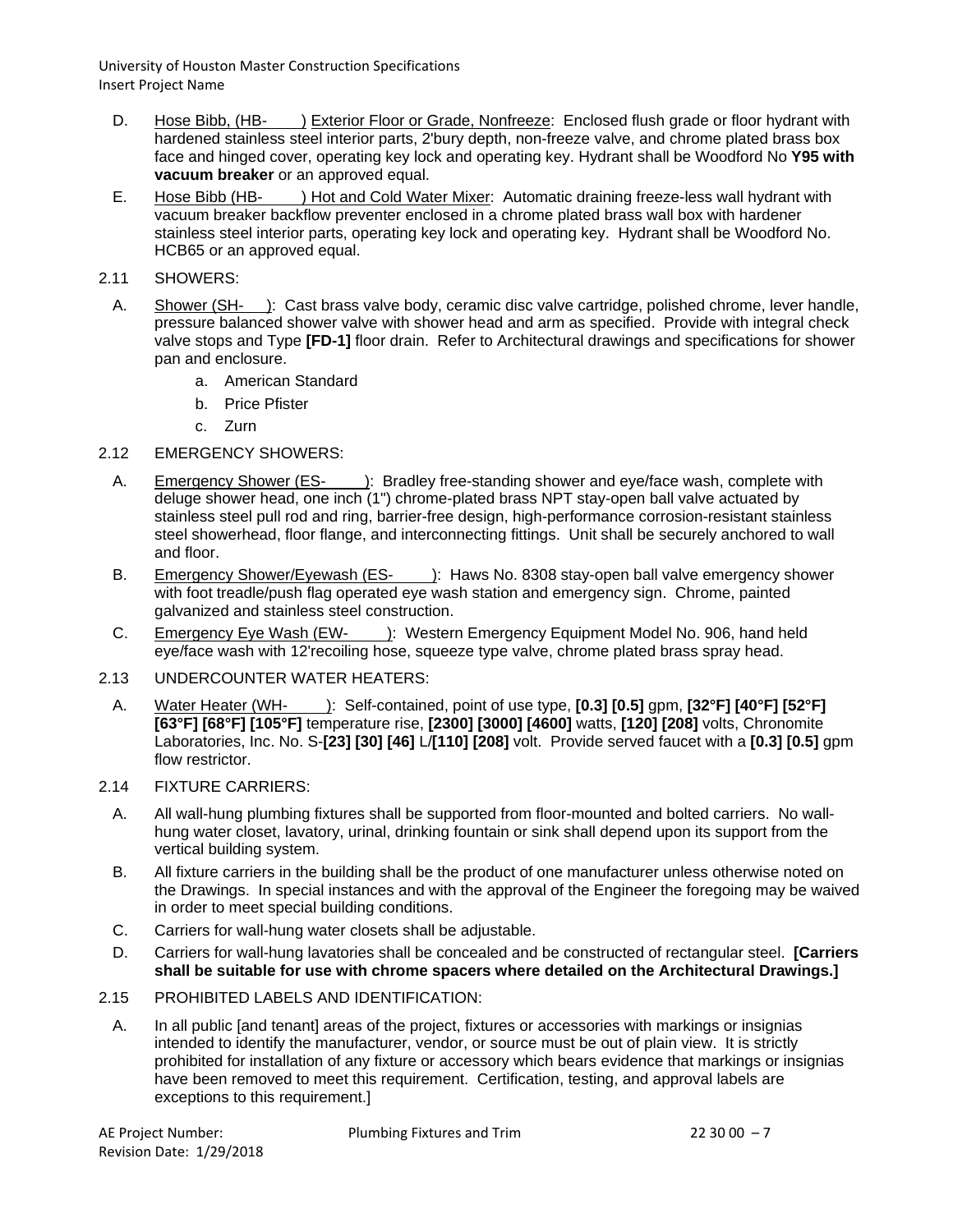## 2.16 EXPOSED PIPING:

- A. All exposed piping for supply waste and vent connections to plumbing fixture and connected equipment in finished areas shall be polished chrome-plated unless noted otherwise on the Drawings. This shall include piping, fittings, and valves. Polished chrome-plated sleeves may be used over supply, waste, and vent piping provided that the finished installation presents the appearance of a fully chrome-plated system.
- 2.17 FIXTURE TRIM:
	- A. General: Trim shall be furnished as required for all fixtures.
	- B. Faucet Trim: Trim shall be constructed of all metal exposed components. All trim components on the pressure side of the faucet valves shall be metal construction.
	- C. Stops, Supplies and Traps: All stop valves shall be loose key. All risers shall be flexible smooth tube type with flare connections. All P-traps shall be adjustable and have cleanout plugs. All stops, supplies, and traps shall have a finish to match the fixture brass.
	- D. Adjustable Cast Brass "P" Trap with Clean Out Plug:

| 1. | $1 - 1/4$ " x $1 - 1/4$ ":   | Eljer 804-1100<br>Kohler K-9004<br>McGuire 8088 |
|----|------------------------------|-------------------------------------------------|
| 2. | $1 - 1/4$ " x $1 - 1/2$ ":   | Eljer 804-1105<br>Kohler K-9004<br>McGuire 8090 |
| 3. | $1 - 1/2" \times 1 - 1/2"$ : | Eljer 804-1110<br>Kohler K-9004<br>McGuire 8089 |

# E. Closet Supply-Loose Key:

- 1. Eljer 802-0325
- 2. Kohler K-7639
- 3. McGuire H-2169-LK
- F. Lavatory and Sink Supply-Loose Key:
	- 1. Eljer 802-0325
	- 2. Kohler K-7607
	- 3. McGuire H-2165-LK
- G. Offset Drain Assembly for **[Handicapped] [all]** Lavatories:
	- 1. Eljer 803-530
	- 2. Kohler K-13885
	- 3. McGuire 155-WC
- 2.18 TRAP PRIMING PROVISIONS:
- A. General: Provide **[flush valves and lavatory traps with diverter fittings for trap priming] [Trap Guard]** where shown or noted on the Drawings.

# **PART 3 - EXECUTION**

- 3.1 INSTALLATION:
- A. General: Install and adjust all fixtures in accordance with manufacturers written instructions.
- B. Heights: Installation heights shall be specified in Section 15100 or shown on the Architectural Drawings.
- C. Carriers: All wall hung fixtures shall have floor-mounted carriers.